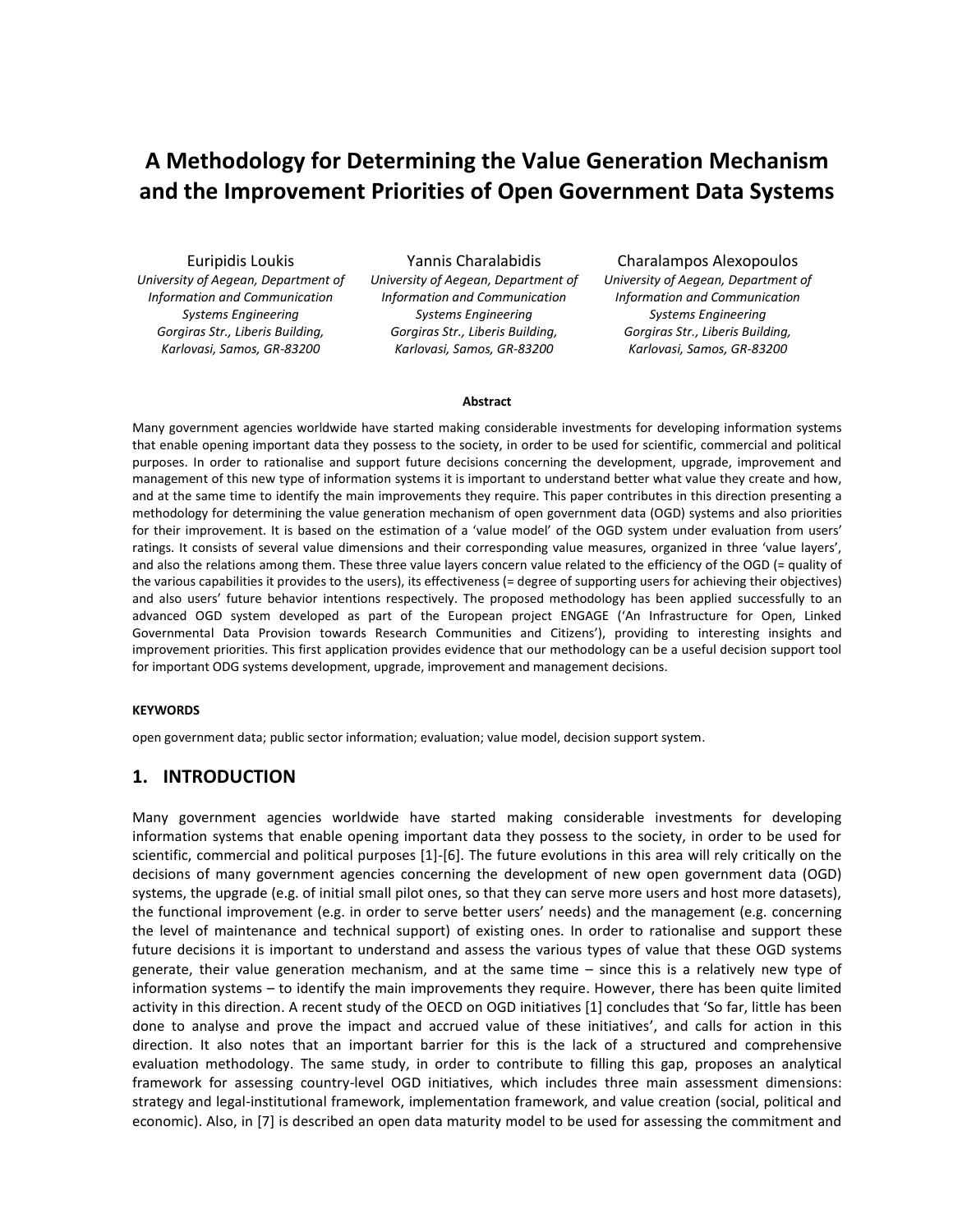capabilities of a government agency in pursuing the principles of open data; it includes three evaluation domains (each of them being divided into several sub-domains consisting of several individual variables): establishment and legal perspective, technological perspective and citizen-entrepreneurial perspective. Therefore, though there are some first methodologies for evaluating OGD initiatives at the level of country and individual government agency, there is not a methodology for evaluating OGD systems, which is the most critical level for value creation from OGD.

In this direction this paper describes and validates an methodology for evaluating OGD infrastructures, which adopts the 'value model' approach to IS evaluation proposed in [10-11]. According to this approach the evaluation of IS should include not only the assessment of various measures of generated value (as in the 'conventional' IS evaluation approaches), but also the relations among them as well; this leads to the formation of a value model of the IS, which provides highly important advantages: it enables a deeper understanding of the whole value generation mechanism of the particular IS, and also a rational definition of its improvement priorities (see section 2 for more details on this approach). The proposed methodology has been used for the evaluation of an advanced 'second generation' OGD e-Infrastructure [8-9] developed in the European project ENGAGE (for more details see http://www. engagedata.eu/about/).

In the following section 2 the proposed methodology is described, while in section 3 the above application of it is presented. Finally in section 4 the conclusions are summarized and future research directions are proposed.

## **2. AN EVALUATION METHODOLOGY**

Our methodology for evaluating this advanced second generation of OGD infrastructures was based on one hand on the above three layers' value model approach [10-11], and on the other hand on:

i) Approaches and frameworks from previous relevant IS research (briefly reviewed in [10-11]) concerning: IS evaluation (we have included in the methodology both IS 'efficiency' and 'effectiveness' measures), IS acceptance (we have included measures of ease of use, usefulness and users' future intentions), IS success (our methodology has adopted a layered evaluation approach, and has included measures of both information and system quality, and also of user satisfaction and individual impact) and e-services evaluation (our methodology has included measures of both the quality of the capabilities offered to the users, and the support provided to them for achieving their OGD related objectives).

ii) The results of the analysis of potential users' requirements conducted as part of the above ENGAGE project (which, as described in more detail in [8-9], include data search, provision and download capabilities, data processing capabilities, and also capabilities for communication with other users).

iii) The high level technological aspects proposed in the methodologies for country and government agency level OGD initiatives' evaluation proposed in [1] and [7] respectively (such as data completeness, quality, quantity, format and metadata, search capabilities, users satisfaction, platform availability).

#### **2.1 Value Model Definition**

Based on the above foundations, our methodology includes the definition of a value model of an advanced second generation OGD infrastructures, which consists of the main dimensions of the value it generates, and the relations among them, and is shown in the Appendix. We remark that these value dimensions are organized in three value layers, adopting the structure proposed by [10-11], which correspond to efficiency (value associated with the capabilities it offers to the users), effectiveness (value associated with the support provided to the users for achieving their objectives) and future behavior (value associated with users' future behavior) respectively. It should be noted that the value dimensions of the first efficiency layer are independent variables, which are under the direct control of the OGD infrastructure developer, who can take direct actions for improving them if necessary. In contrast, the value dimensions of the other two layers are not under the direct control of the infrastructure developer, and are dependent to some extent on the first level ones.

The presented eight value dimensions were further elaborated, and for each of them a number of individual value measures were defined (again based on the foundations i) to iii) mentioned in the beginning of this section). Each of these value measures was then converted to a question to be included in a questionnaire to be distributed to users of the infrastructure. All these questions have the form of statements, and the users are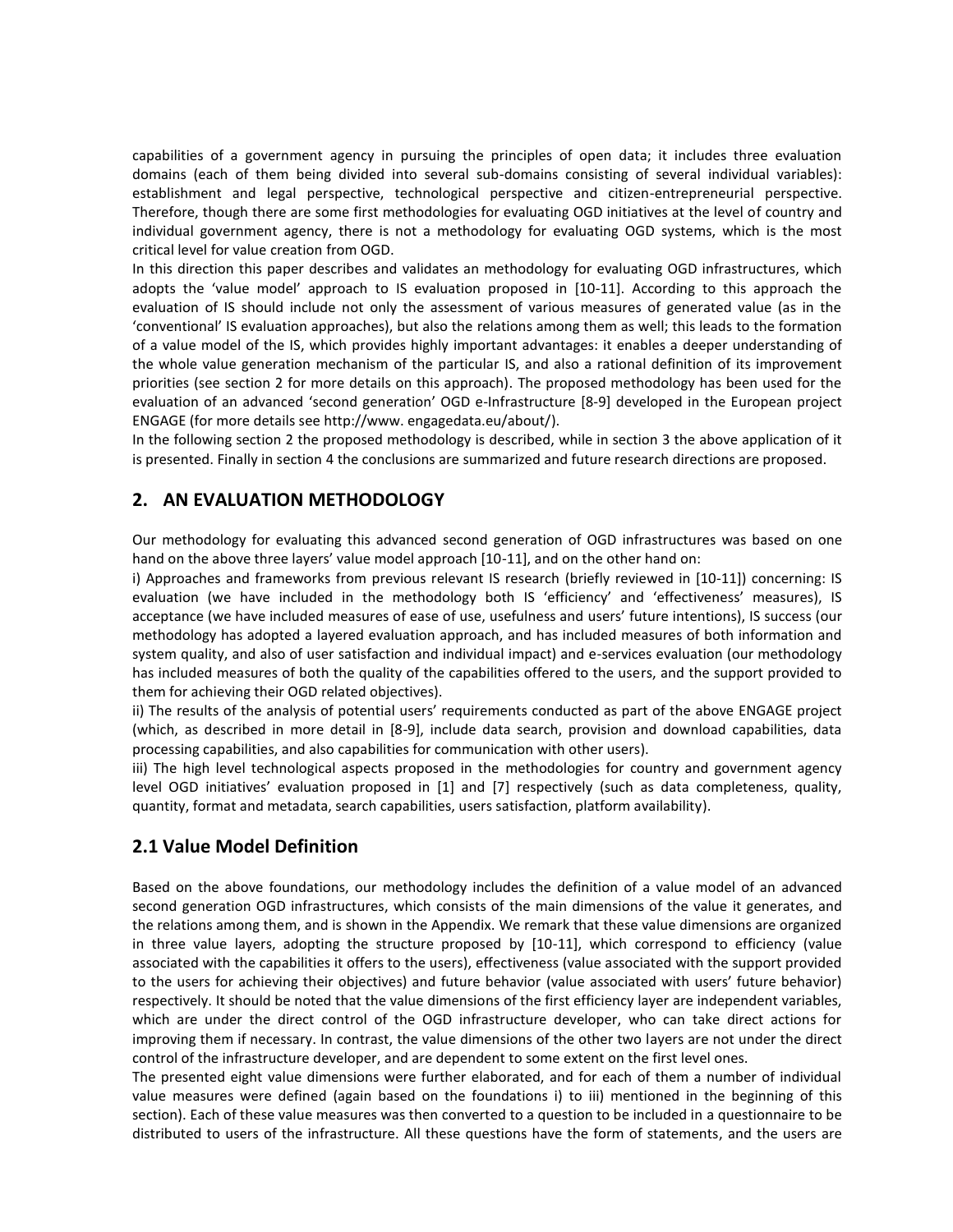asked to enter the extent of their agreement or disagreement with them, answering the question: "To which extend do you agree with the following statements?". A five point Likert scale is used to measure agreement or disagreement with such a statement (1=Strongly Disagree, 2= Disagree, 3=Neutral, 4=Agree, 5=Strongly Agree). In Table 1 we can see the questions that correspond to the value measures of each value dimension.

It should be mentioned that the above value model definition can be adapted based on the capabilities offered by the particular OGD infrastructure under evaluation, so additional value dimensions can be added for additional capabilities that might be offered (or some value dimensions might not be used if the corresponding capabilities are not offered).

### **2.2 Value Model Estimation Algorithm**

Additionally, an algorithm has been developed for estimating this value model based on users' evaluation ratings, adopting the approach proposed in [10-11]. In particular, these users' evaluation data collected through the above questionnaire will be processed, in order to estimate the value model of the OGD infrastructure and identify improvement priorities, using the algorithm described in this section. It consists of seven steps as follows:

1. Initially for each value dimension we examine the internal consistency of its value measures, by calculating the Cronbach Alpha of the variables corresponding to its value measures [12]. This coefficient quantifies to what extent a set of variables measure different aspects of the same single uni-dimensional construct, and is calculated as:

Alpha = 
$$
(k/(k-1)) * [1 - (s2)/s2_{sum}]
$$

where the s<sup>2</sup>i (i = 1, 2, ..., k) denote the variances of the k individual variables, while the s<sup>2</sup>sum denotes the variance of the sum of these variables. A widely accepted and used practical 'rule of thumb' is that values of Cronbach Alpha exceeding 0.7 indicate 'acceptable' levels of internal consistency of the variables [12]. Therefore if for a value dimension its calculated value of Cronbach Alpha exceeds 0.7, we can conclude that all its measures have acceptable internal consistency.

2. For each value dimension an aggregate variable is calculated as the average of its individual measures' variables.

3. Average ratings are calculated for all value measures and dimensions (using for the latter the aggregate variables calculated in the previous step); this allows us to identify 'strengths' and 'weaknesses' (=value measures and dimensions with high and low average ratings) of the OGD infrastructure.

4. For each aggregate variable – value dimension of the second and third layer, we estimate a regression having it as dependent variable, and having as independent variables all the aggregate variables- value dimensions of the previous layers, in order to estimate to what extent this value dimension is affected by value dimensions of previous layers; this is quantified by the  $R^2$  coefficient of the regression [13]. If some value dimensions of the second or third layer are affected only to a small extent by the value dimensions of the previous layers (e.g.  $R^2$ <0.5), this indicates that some important value dimensions have been omitted in the previous layers, so we have to redefine the value model of the OGD infrastructure.

5. For each value dimension of the first level we calculate its impact on the higher level value dimensions (of the second and the third layers), using again the aggregate variables calculated in step 2. For this purpose we can use the corresponding standardized coefficients of the regressions of the above step 4. However, according to the econometric literature [13], if there are high levels of correlation between the independent variables of a regression (and this happened in our data), then the estimated regression coefficients are not reliable measures of the impacts of the independent variables on the dependent variable (multi-collinearity problem). For this reason we decided to use correlations instead; so as measure of the impact of a first layer value dimension on a higher layer one has been used the correlation coefficient between them. Furthermore we calculated the average correlations of each first level value measures with all second and third layers' value dimensions and measure, as measures of their impact on higher level value generation.

6. By combining the average ratings calculated in step 2 with the correlations calculated in step 3 we can construct one value model of the OGD infrastructure at the level of value dimensions, and also a more detailed one at the level of value measures. These value models enable a deeper understanding of the value generation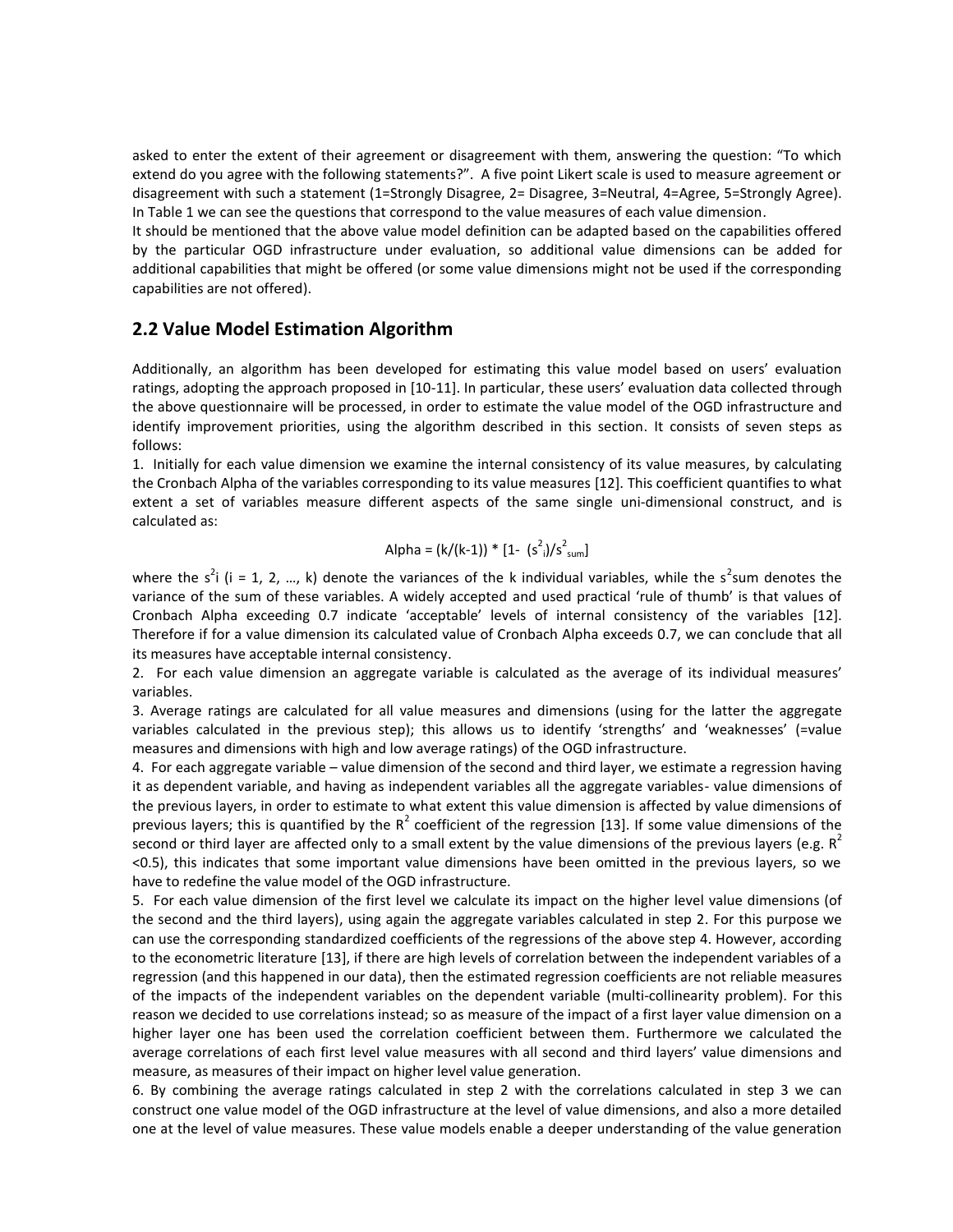mechanism of the OGD infrastructure, as they visualize on one hand the levels of the various types of value it generates, and on the other hand how value of one layer is transformed to value of higher layers, and also the origins of higher layers' value in the lower layers.

7. Finally the value dimensions and the value measures of the first layer, which are the only 'independent variables' within the control of the OGD infrastructure developer, are classified, based on their average ratings by users, and then based on their impacts on the value dimensions of the second and the third level, into four groups: low rating – high impact, low rating – low impact, high rating – high impact and high rating – low impact. The highest priority should be given to the improvement of the value dimensions and individual value measures of the first group, which receive low ratings and at the same time have a high impact on the generation of higher level value; so it is on them that we should focus our scarce human and financial resources. Furthermore, for each value dimension and value measure we can calculate an 'Improvement Priority Index' (IMPR<sup>i</sup> ), which quantifies the priority that has to be given to it, and is equal to the product of its average correlation with second and third layer value dimensions (AVCOR<sup>i</sup> ) and the distance of its average rating (AVRAT<sub>i</sub>) from the highest possible rating (equal to 5 in our case):

 $IMPR<sub>i</sub> = AVCOR<sub>i</sub> * (5 - AVRAT<sub>i</sub>)$ 

## **3. APPLICATION**

The proposed methodology has been applied for the evaluation of the first version of an advanced second generation OGD infrastructure developed in the abovementioned ENGAGE project. The evaluation questionnaire shown in Table 1 was initially tested by three colleagues highly experienced in quantitative research in the IS domain, who found it clear and understandable, and did not report any important problems. Then 42 postgraduate students of the University of the Aegean (Greece) and the Delft University of Technology (The Netherlands) (both partners of the above project) in the IS domain were trained in the capabilities of this OGD infrastructure (in a two hours session), and used it next for implementing a representative scenario (in an one hour session). Immediately after the end of these tasks they all filled the questionnaire in paper form. We believe that since all these postgraduate students had some experience in quantitative IS research, they are satisfactory sources of information concerning various aspects of value of this OGD infrastructure.

The collected evaluation data were processed using the algorithm described in section 2.2. Initially we calculated the Cronbach Alpha values for all dimensions (step 1), and since all of them exceeded the lowest acceptable value 0.7 we can conclude that they are internally consistent, so we proceeded to the calculation of the value dimensions' aggregate variables (step 2). Then we estimated the regression models of the second and the third layer value dimensions (step 4), and both had  $R^2$  coefficients higher than 0.5. In Table 1 we can see for each value dimension and each value measure its average rating (step 3), its correlations with the two second and third layer measures and also the average of these two correlations (step 5).

| Dimension / Measure                         |                                                                                             | Average         | Correl.             | Correl.             | Average<br>Correl. |
|---------------------------------------------|---------------------------------------------------------------------------------------------|-----------------|---------------------|---------------------|--------------------|
| <b>Data Provision Capabilities (DPV)</b>    |                                                                                             | ratings<br>3.03 | <b>SUO</b><br>0.639 | <b>FBE</b><br>0.511 | 0.575              |
| DPV1                                        | The platform provides a large number of datasets                                            | 2.68            | 0.502               | 0.378               | 0.440              |
| DPV <sub>2</sub>                            | The platform provides datasets useful to me                                                 | 3.00            | 0.537               | 0.426               | 0.482              |
| DPV3                                        | The platform provides to me complete data with all required fields<br>and detail            | 2.51            | 0.593               | 0.606               | 0.600              |
| DPR4                                        | The platform provides accurate and reliable data on which I can rely<br>for my studies      | 3.02            | 0.544               | 0.375               | 0.460              |
| DPV <sub>5</sub>                            | There are datasets from many different thematic areas (economy,<br>health, education, etc.) | 3.71            | 0.329               | 0.159               | 0.244              |
| DPV <sub>6</sub>                            | There are datasets from many different countries                                            | 3.37            | 0.148               | 0.226               | 0.187              |
| DPV7                                        | The platform provides sufficiently recent data                                              | 2.95            | 0.574               | 0.418               | 0.496              |
| Data Search and Download Capabilities (DSD) |                                                                                             | 3.03            | 0.760               | 0.747               | 0.754              |
| DSD <sub>1</sub>                            | The platform provides strong dataset search capabilities using<br>different criteria.       | 2.68            | 0.516               | 0.520               | 0.518              |

**Table 1.** Questions-Average ratings of value dimensions/measures, and correlations with 2nd and 3rd layer value dimensions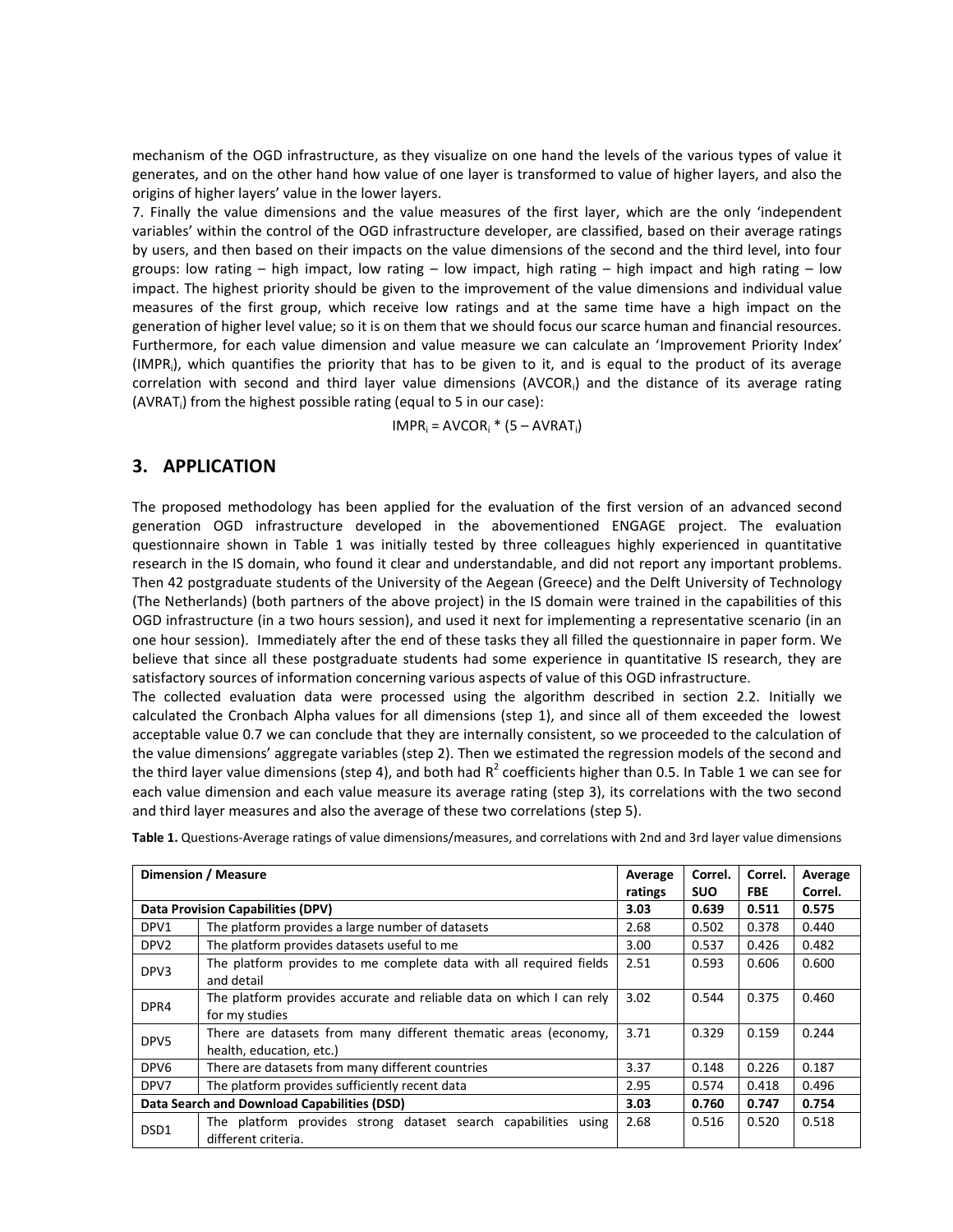| DSD <sub>2</sub>                                                 | The platform provides several different categorizations of the<br>available datasets, which assists significantly in finding the datasets I<br>need. | 3.24 | 0.422                        | 0.386          | 0.404 |
|------------------------------------------------------------------|------------------------------------------------------------------------------------------------------------------------------------------------------|------|------------------------------|----------------|-------|
| DSD3                                                             | The platform enabled me to download datasets easily and efficiently.                                                                                 | 3.24 | 0.598                        | 0.662          | 0.630 |
| DSD4                                                             | The datasets are in appropriate file/data formats that I can easily use.                                                                             | 3.10 | 0.576                        | 0.603          | 0.590 |
| DSD <sub>5</sub>                                                 | The datasets have also appropriate and sufficient metadata, which                                                                                    | 2.90 | 0.589                        | 0.549          | 0.569 |
|                                                                  | allowed me to understand these data and also how and for what                                                                                        |      |                              |                |       |
|                                                                  | purpose they were collected.                                                                                                                         |      |                              |                |       |
|                                                                  | The platform provides strong API for searching and downloading                                                                                       | 3.05 | 0.515                        | 0.425          | 0.470 |
| DSD <sub>6</sub>                                                 | datasets (data and metadata)                                                                                                                         |      |                              |                |       |
| <b>User-level Feedback Capabilities (UFB)</b>                    |                                                                                                                                                      | 2.97 | 0.651                        | 0.410          | 0.531 |
|                                                                  | The platform provides good capabilities for giving feedback on the                                                                                   | 2.90 | 0.622                        | 0.284          | 0.453 |
| UFB1                                                             | datasets I download, e.g. for rating datasets, for entering textual                                                                                  |      |                              |                |       |
|                                                                  | comments on them.                                                                                                                                    |      |                              |                |       |
| UFB <sub>2</sub>                                                 | The platform provides good capabilities for reading available feedback                                                                               | 3.05 | 0.624                        | 0.442          | 0.533 |
|                                                                  | of other users of datasets I am interested in, e.g. ratings, comments.                                                                               |      |                              |                |       |
| Ease of Use (EOU)                                                |                                                                                                                                                      | 3.35 | 0.730                        | 0.448          | 0.589 |
| EOU1                                                             | The platform provides a user friendly and easy to use environment.                                                                                   | 3.39 | 0.684                        | 0.430          | 0.557 |
| EOU2                                                             | It was easy to learn how to use the platform.                                                                                                        | 3.80 | 0.539                        | 0.295          | 0.417 |
| EOU3                                                             | The web pages look attractive.                                                                                                                       | 3.00 | 0.515                        | 0.378          | 0.447 |
| EOU4                                                             | It is easy to perform the tasks I want in a small number of steps.                                                                                   | 3.39 | 0.487                        | 0.293          | 0.390 |
| EOU5                                                             | The platform allows me to work in my own language.                                                                                                   | 3.61 | 0.193                        | 0.196          | 0.195 |
| EOU6                                                             | The platform supports user account creation in order to personalize                                                                                  | 3.44 | 0.220                        | 0.213          | 0.217 |
|                                                                  | views and information shown                                                                                                                          |      |                              |                |       |
| EOU7                                                             | The platform provides high quality of documentation and online help.                                                                                 | 2.83 | 0.634                        | 0.592          | 0.613 |
| <b>Performance (PER)</b>                                         |                                                                                                                                                      | 2.15 | 0.379                        | 0.377          | 0.378 |
| PER1                                                             | The platform is always up and available without any interruptions.                                                                                   | 2.10 | 0.363                        | 0.371          | 0.367 |
| PER <sub>2</sub>                                                 | Services and pages are loaded quickly.                                                                                                               | 2.15 | 0.310                        | 0.328          | 0.319 |
| PER3                                                             | I did not realize any bugs while using the platform.                                                                                                 | 2.20 | 0.278                        | 0.209          | 0.244 |
|                                                                  | <b>Data Processing Capabilities (DPR)</b>                                                                                                            | 3.27 | 0.735                        | 0.640          | 0.688 |
| DPR1                                                             | The platform provides good capabilities for data enrichment (i.e.                                                                                    | 3.29 | 0.483                        | 0.460          | 0.472 |
|                                                                  | adding new elements - fields)                                                                                                                        |      |                              |                |       |
| DPR <sub>2</sub>                                                 | The platform provides good capabilities for data cleansing (i.e.                                                                                     | 3.26 | 0.644                        | 0.581          | 0.613 |
|                                                                  | detecting and correcting ubiquities in a dataset)                                                                                                    |      |                              |                |       |
| DPR3                                                             | The platform provides good capabilities for linking datasets.                                                                                        | 3.17 | 0.599                        | 0.652          | 0.626 |
| DPR4                                                             | The platform provides good capabilities for visualization of datasets                                                                                | 3.41 | 0.619                        | 0.354          | 0.487 |
|                                                                  | <b>Support for Achieving User-level Objectives (SUO)</b>                                                                                             | 3.17 | $\qquad \qquad \blacksquare$ | 0.624          |       |
| SUO1                                                             | I think that using this platform enables me to do better                                                                                             | 3.27 | $\blacksquare$               | 0.513          |       |
|                                                                  | research/inquiry and accomplish it more quickly                                                                                                      |      |                              |                |       |
| SUO <sub>2</sub>                                                 | This platform allows drawing interesting conclusions on past                                                                                         | 3.17 | ۰                            | 0.570          |       |
|                                                                  | government activity                                                                                                                                  |      |                              |                |       |
| SUO3                                                             | This platform allows creating successful added-value electronic                                                                                      | 3.07 | $\mathcal{L}^{\mathcal{A}}$  | 0.548          |       |
|                                                                  | services                                                                                                                                             |      |                              |                |       |
| <b>Future Behaviour (FBE)</b><br>3.19<br>0.624<br>$\blacksquare$ |                                                                                                                                                      |      |                              |                |       |
| FBE1                                                             | I would like to use this platform again.                                                                                                             | 3.24 | 0.472                        |                |       |
| FBE <sub>2</sub>                                                 | I'll recommend this platform colleagues.                                                                                                             | 3.15 | 0.702                        | $\blacksquare$ |       |

Using the average ratings and correlations shown in Table 1, we constructed the value model of the OGD infrastructure (step 6), at the level of value dimensions, which is shown in the Appendix (while similarly we can construct a more detailed value model at the level of value measures). This provides a compact visualization of the value generation mechanism of this OGD infrastructure.

Furthermore, priorities for improvements were identified (step 7). For this purpose we classified the first layer value dimensions into two groups according to their average rating: a higher ratings group and a lower ratings group (Table 2). Also, we classified them into two groups according to their impact on (average correlation with) second and third layers' value dimensions: a higher impact group and a lower impact group (Table 3). From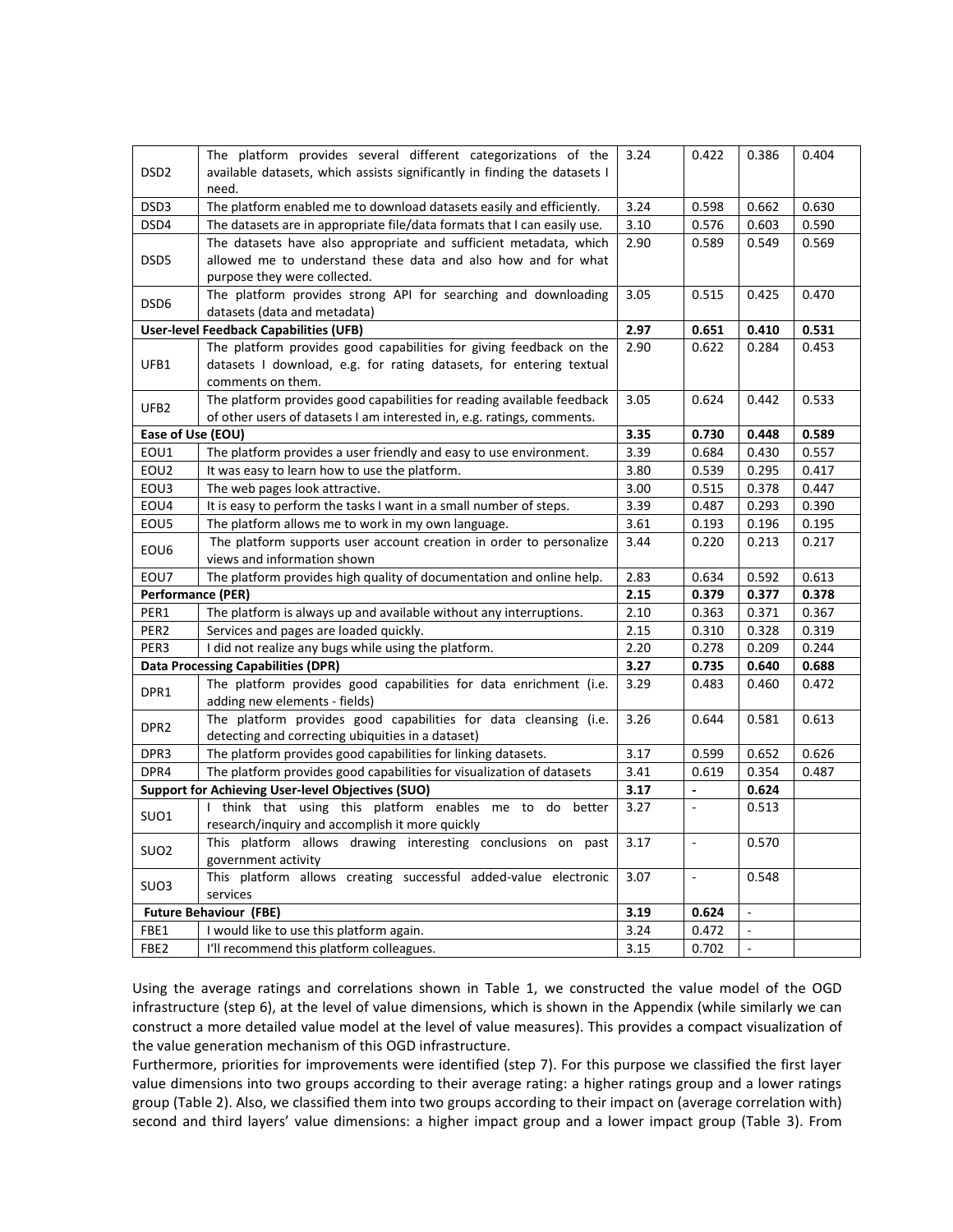these two classifications we can conclude that our highest priority should be given to the improvement of the data search-download capabilities, since they received low ratings from the users, and at the same time they have high impact on higher layers' value generation.

**Table 2.** Classification of first layer value dimensions according to their average ratings by the users

| <b>Lower Ratings Group</b>       | <b>Higher Ratings Group</b>  |
|----------------------------------|------------------------------|
| Data provision capabilities      | Ease of use                  |
| Data search-download capabil.    | Data processing capabilities |
| User-level feedback capabilities |                              |
| Performance                      |                              |

**Table 3**. Classification of first layer value dimensions according to their impact on higher level value dimensions

| <b>Lower Impact Group</b>        | <b>Higher Impact Group</b>    |
|----------------------------------|-------------------------------|
| Data provision capabilities      | Data search-download capabil. |
| User-level feedback capabilities | Data processing capabilities  |
| Performance                      | Ease of use                   |

Finally, we calculated the Improvement Priority Index for all value dimensions, shown in Table 4 in order of improvement priority; so the highest improvement priority should be given to the data search-download capabilities (confirming the conclusion drawn based on Tablew 3 and 4), mainly due to its high impact on higher layer value generation, followed by data processing and data provision capabilities.

**Table 4.** Improvement Priority Index for all value dimensions

| <b>Value Dimension</b>                  | <b>Improvement Priority Index</b> |  |  |
|-----------------------------------------|-----------------------------------|--|--|
| Data search-download capabilities (DSD) | 1.49                              |  |  |
| Data processing capabilities (DPR)      | 1.19                              |  |  |
| Data provision capabilities (DPV)       | 1.13                              |  |  |
| User-level feedback capabilities (UFB)  | 1.08                              |  |  |
| Performance (PER)                       | 1.08                              |  |  |
| Ease of Use (EOU)                       | 0.97                              |  |  |

## **4.CONCLUSIONS**

In the previous sections of this paper has been presented and validated an OGD evaluation methodology that adopts a novel approach, based on the estimation of value models of these advanced OGD infrastructures, which include assessments of both the main types of value they generate, and also the relations among them (which are neglected and not exploited by the 'conventional' IS evaluation approaches). It enables not only the identification of strengths and weaknesses of an OGD infrastructure, but also a deeper understanding of the whole value generation mechanism of it. It also allows a rational definition of improvement priorities, which is quite important, as this is a relatively new type of IS.

The first application of the proposed evaluation methodology for the evaluation of the users' perspective of an advanced second generation OGD Infrastructure, lead to interesting insights into this new type of IS, especially with respect to their novel features, providing evidence that our methodology can be a useful decision support tool for important ODG systems development, upgrade, improvement and management decisions. In particular, it has been concluded that the data processing capabilities, a key novel feature of this new generation of OGD Infrastructures, has a very strong impact on the generation of higher level value, associated with the achievement of fundamental objectives of users, and their future behaviour. Another novel feature, the userlevel feedback capabilities (concerning rating and commenting datasets and also reading other users' ratings and comments), was found to have considerable impact on higher level value generation.

Further research is required concerning the application of the proposed methodology for the evaluation of the other advanced second generation OGD infrastructures, after appropriate adaptations. Furthermore, the above future research should be based on larger and more 'professional' users' groups (more experienced than the postgraduate students' group we used in the present study), taking into account all the main segments targeted by such OGD infrastructures (e.g. professional researchers in the political, economic, administrative and management sciences, developers of added-value electronic services, political analysts and journalists).